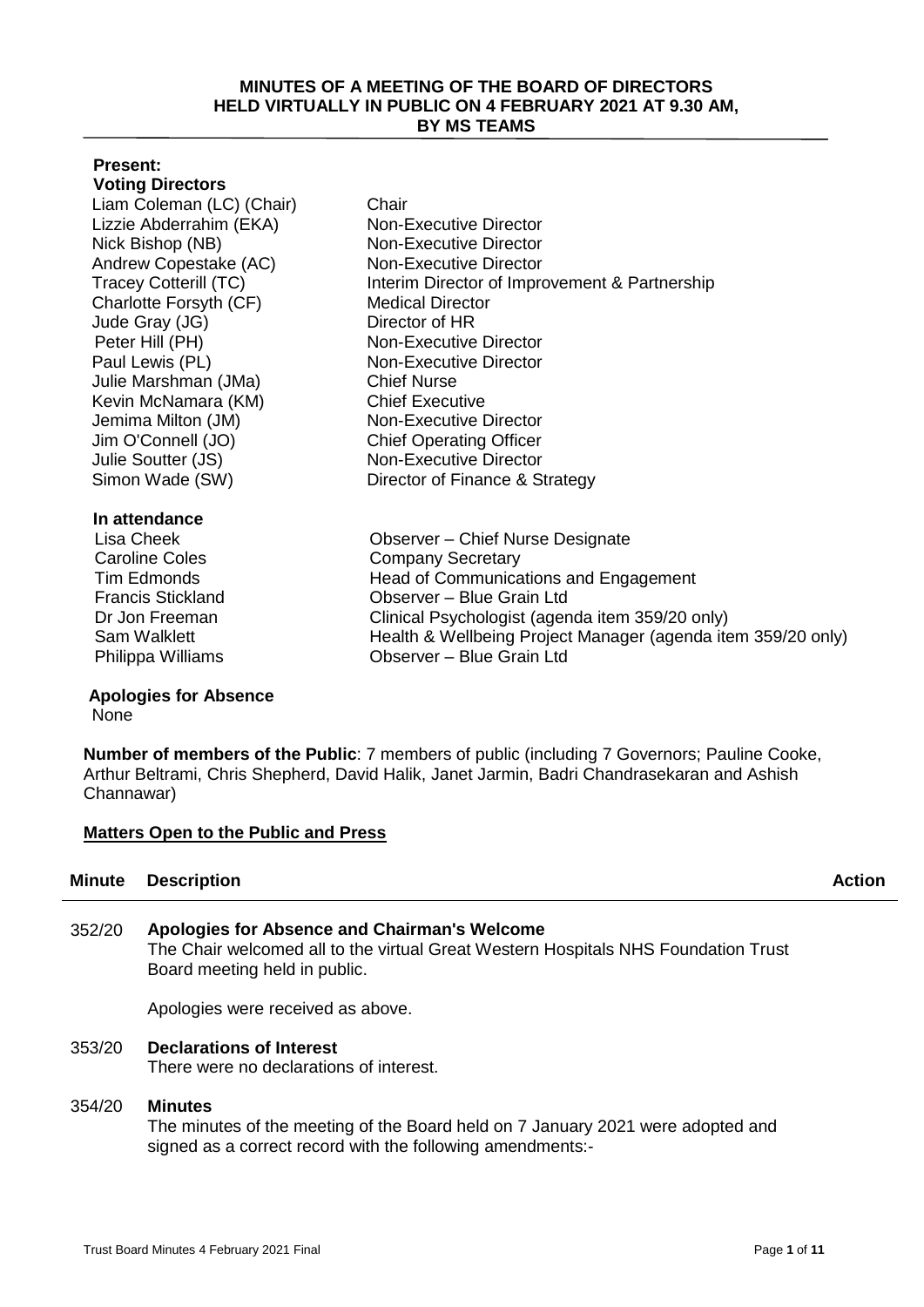328/20 : Chief Executive's Report - Add *'for´* after 'care' in the 8th paragraph 7th line

330/20 : Integrated Performance Report : Referral to Treatment Time (RTT) - amend sentence *'….*state of flux *due to the impact of covid-19* not …..'

330/20 : Integrated Performance Report : Surgical Pathway - amend sentence *'….*that red was not *intended to indicate a lack of understanding….'.*

330/20 : Integrated Performance Report - End the sentence at 'waits' in the paragraph after stroke performance, line 7.

330/20 : Integrated Performance Report - Change 'Paulton Down' to *'Porton Down'* in the  $2^{nd}$  paragraph after complaints,  $34^{th}$  line down.

#### 355/20 **Outstanding actions of the Board (public)**

The Board received and considered the outstanding action list and noted that:-

330/20 : Integrated Performance Report : Getting it Right First Time (GIRFT) - The plan of actions for the Transformation Programme would be discussed at the Finance & Investment Committee.

334/20 : Responsible Officer's Annual Report on Appraisal and Revalidation – Once the appropriate governance route for quality assurance at Board level had been formalised Performance, People and Place Committee would determine whether this required further Board oversight.

**Action : Medical Director** 

- 356/20 **Questions from the public to the Board relating to the work of the Trust** There were no questions from the public to the Board.
- 357/20 **Chair's Report, Feedback from the Council of Governors**  The Board received a verbal update which included:-

Monthly Chair / Lead Governors meeting - There was a meeting held between the Chair and Lead Governors on 18 January 2021 and the issues discussed included the current Covid situation, an update on the Ockenden Report as well as the People agenda in terms of recruitment, and the Integrated Care System.

Governor Development - As the governors had not been able to visit the hospital for some time a virtual governor ward visit was piloted last month with the governors talking to the staff in Community Services to obtain an overview of the service and to share any areas of success or concerns. It was very well received and another visit will be organised in due course. Also organised was an informal governor briefing which Julie Soutter, Non-Executive Director was invited to give an overview of her role as both NED and Chair of the Audit, Risk and Assurance Committee. There was also a presentation on 'Interpreting the Data'.

The Board **noted** the report**.**

#### 358/20 **Chief Executive's Report**

Firstly the Chief Executive wished to mark the sad news of the death of Captain Sir Tom Moore as the Trust had been privileged to receive a significant amount of funding through his work and the incredible response from the public. The Trust, through Brighter Futures, had heavily invested in the staff wellness programme to help staff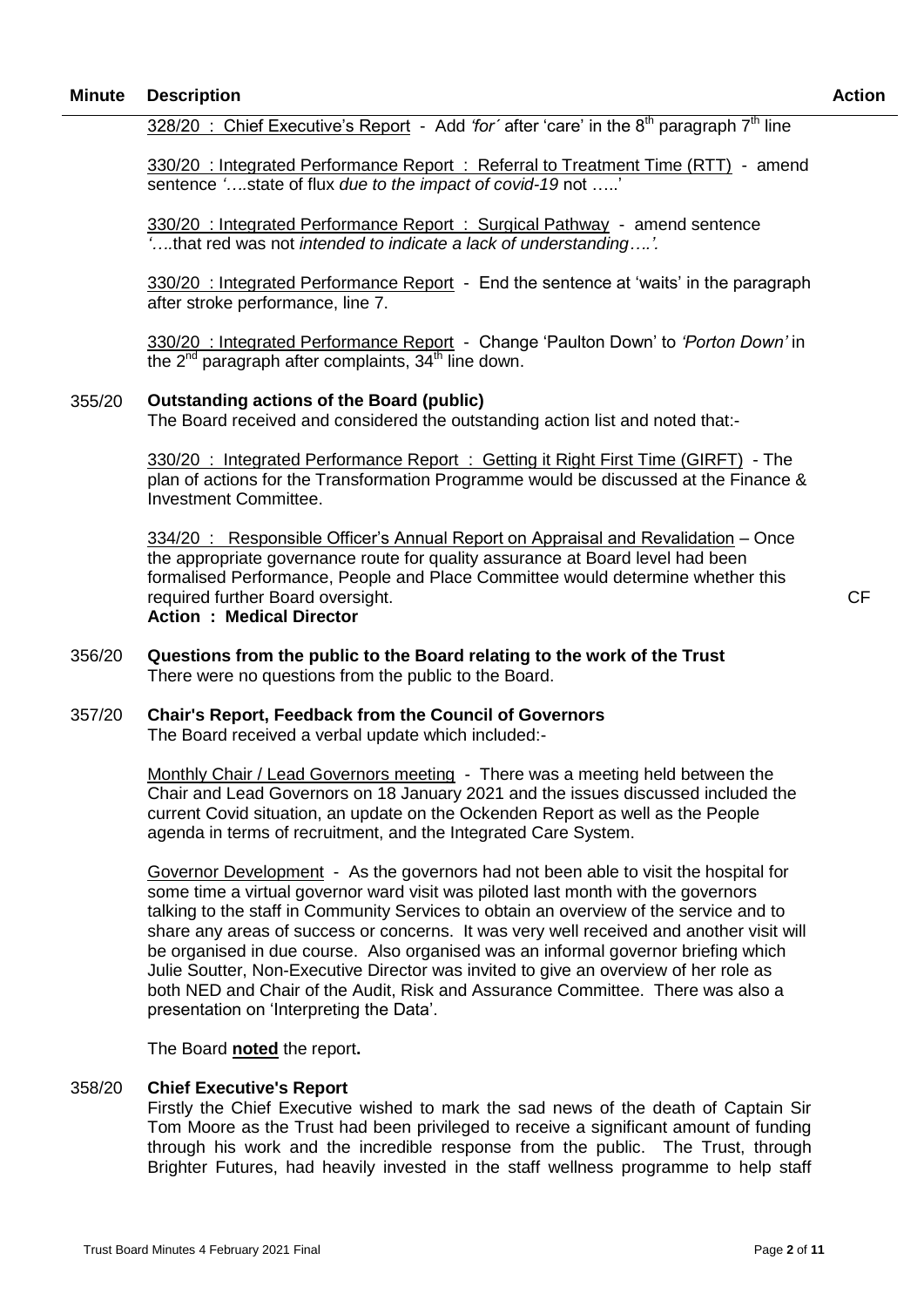manage their physical and mental wellbeing during the pandemic, and beyond. The Board received and considered the Chief Executive's report and the following was highlighted:-

Vaccination Programme - Along with the response to covid, the Trust had maintained focus on the vaccination programme and last month reached the milestone of 10,000 people having had a first dose of the vaccine. There was a particular concern around vaccine hesitancy amongst the BAME population and a local and system-wide communications focus would be undertaken to dispel some of the myths that had been circulating.

Jemima Milton, Non-Executive Director asked how the Trust was going to support and encourage SERCO staff with regard to vaccinations. Kevin McNamara, Chief Executive replied that SERCO staff were considered as part of the GWH family and would be targeted the same as GWH staff within the communications plan.

Covid Update - The rate of covid cases in Swindon had recently dropped however the number continued to remain around the 100 mark with 22% of the beds occupied by covid patients. Unfortunately the number of deaths had increased since the last Board meeting which put into context the real human factor of the pandemic.

The very high number of patients seen recently had put significant pressure on bed capacity which in turn led to delays in the Emergency Department and as a result the Trust declared an internal critical incident on 13 January 2021. The following day, a critical incident was also declared more widely across BSW reflecting the system-wide issue. The Trust's own internal critical incident was stood down a few days later however the hospital remained very busy, and a coordinated system-wide response remained in place, along with a focus on discharging patients as soon as they can go home or for on-going care elsewhere.

It was noted that even if the numbers of patients decreased at the front door there would continue to be significant pressure both in the hospital and system-wide due to the higher numbers of seriously unwell patients staying in hospital for a much longer length of time.

Staff Appointments - Following a competitive recruitment process the Trust had appointed Claire Thompson as its first substantive Director of Improvement and Partnership. The new Chief Nurse, Lisa Cheek would commence in role at the end of March 2021 and Julie Marshman, current Chief Nurse, had offered to step in to manage the transition so that there was not a gap in cover. Also the Trust had reached agreement with Salisbury hospital to jointly recruit a Chief Digital Officer to develop the IT infrastructure.

GWH Site Development - The Trust continued to make progress on a number of key strategic developments on site which included the Urgent Care Centre and Radiotherapy Centre.

Julie Soutter, Non-Executive Director highlighted media attention on the disruption to training of junior doctors caused by the pandemic and asked if the Trust had seen this filter through, and if so what were the plans to mitigate this risk. Charlotte Forsyth, Medical Director replied that in the short term any disruption to training was being managed with the deanery, however longer term this could lead to a potential shortage of consultants coming through the system. It was agreed to refer this to the Performance, People and Place Committee to understand the national and regional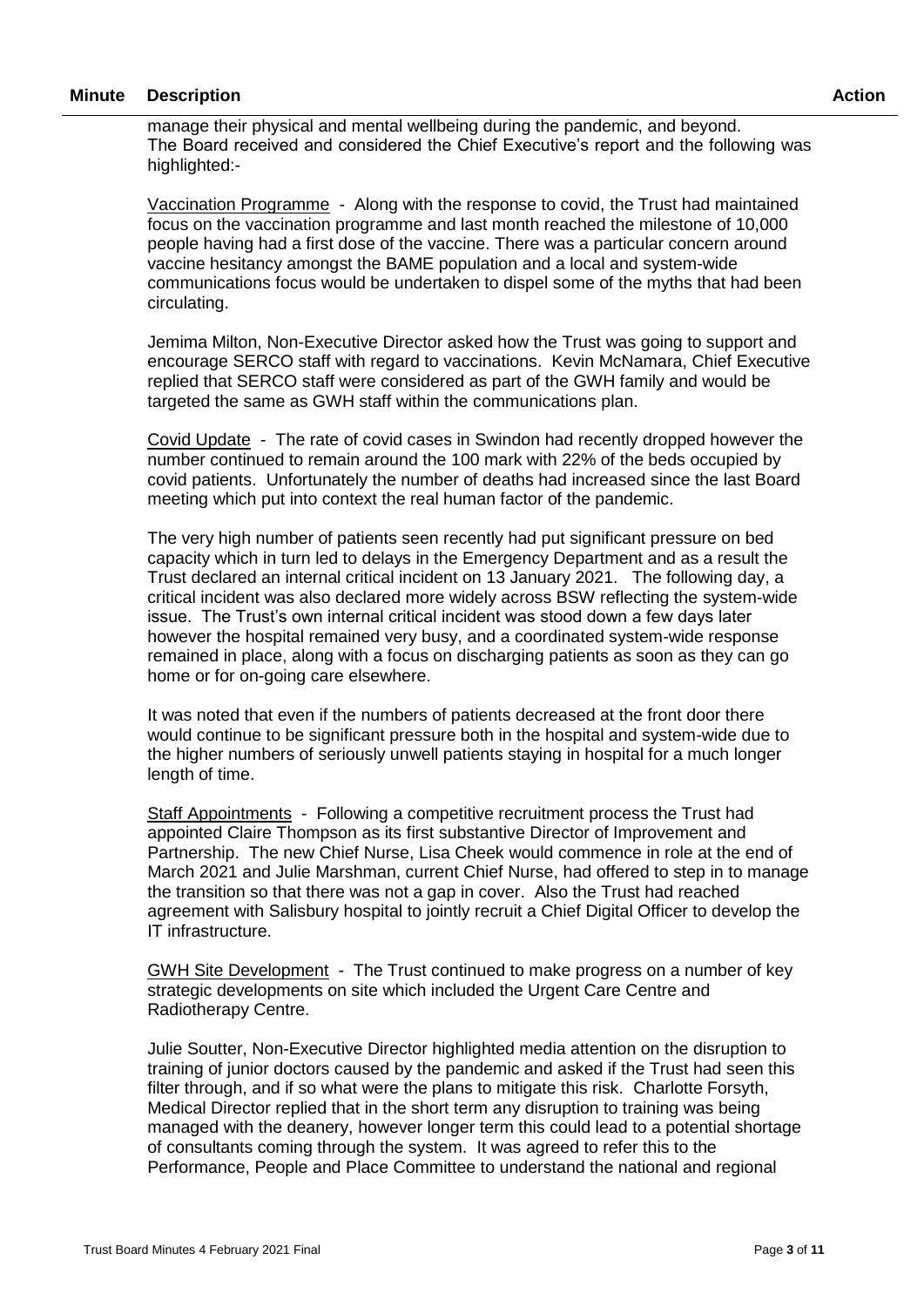CF

In relation to the item concerning staff support Lizzie Abderrahim, Non-Executive Director advised that she had attended the NHSE/I launch event for the Wellbeing Guardian role at which Boards were urged to take a more preventative approach to the matter of staff wellbeing.

The Board **noted** the report**.**

#### 359/20 **Staff Story**

*Dr Jon Freeman, Clinical Psychologist and Sam Walklett, Health & Wellbeing Project Manager joined the meeting.*

The Board received a presentation which centred around the changes made last year to support staff health and wellbeing during covid-19 and the planned actions to enhance the wellbeing programme going forward.

It was acknowledged that, although the wellbeing team was small in number, a lot of the success had been due to their physical visibility within the hospital. It was noted that to improve the reach and impact of this service Dr Jon Freeman's role would become full time from April 2021.

Julie Soutter, Non-Executive Director asked if the programme extended to the community and GP practices. Dr Jon Freeman, replied that sessions with the community nurses had already taken place, together with contact with Princess Lodge and Primary Care. The aim was to embed staff wellbeing within every team on and off site.

Paul Lewis, Non-Executive Director commented that there had been challenges with staff wellbeing around breaks with PPE and pressures of demand and asked if there were any ideas to support staff physically having a break. Dr Jon Freeman, replied this was a challenge due to the reduction in space however more wobble rooms had been created to help give staff covid respite, and added that breaks should be compulsory and this message should come from the top.

Lizzie Abderrahim, Non-Executive Director congratulated the team on its well-deserved Nursing Times Workforce Award and as the Board wellbeing guardian asked how the Board wished information to be fed from the process and planning. Liam Coleman, Chair agreed to take this action to assess how to take this forward. **Action : Chair**

The Board wished to thank the team for their incredible commitment and effort during this most challenging time. The Board were completely supportive and committed to staff wellbeing and this would continue to be a focus of Board's attention.

The Board **noted** the staff story.

#### 360/20 **Integrated Performance Report**

The Board received and considered the Integrated Performance Report (IPR) which provided commentary and progress on activity associated with key safety and quality indicators in November/December 2020.

### **Part 1 : Operational Performance**

LC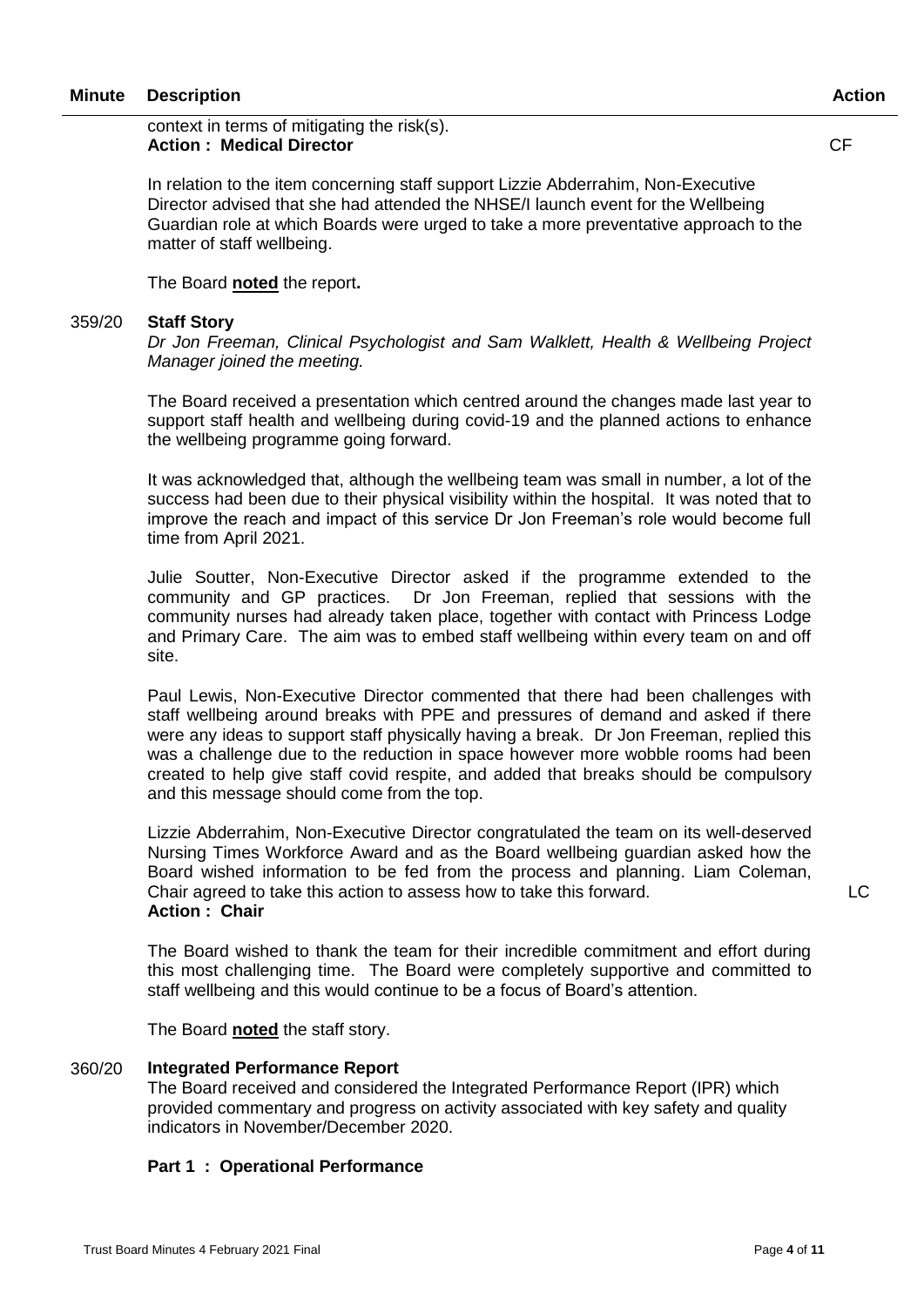#### **Performance, People and Place Committee Chair Overview**

The Board received an overview of the detailed discussions held at the Performance, People and Place Committee around the IPR at its meeting on 27 January 2021 and highlighted the following:-

NHS Elect/NBI/NECSU Reports - Assurance level amber. These reports had been commissioned from the committee's disquiet on quality of data. The action plans were very good and in general progress had been made however had been hampered by covid. It was anticipated that the plans would be signed off in April 2021.

Cancer Performance - Assurance level amber. The revised rating (previously green) related to difficulties experienced at the Tertiary Centre (Oxford). The Chief Executive had sent a letter to the Oxford Chief Executive outlining a number of areas where reassurances were required. It was noted that a response had now been received and the immediate issue had been resolved.

Referral to Treatment Time - Assurance level red. Good progress had been made however once again performance had been hampered by covid as surgical activity, except for urgent and cancer operations, had been taken down.

Diagnostics - Assurance level red. Similar to RTT above, activity had been hampered by covid however improvements in waiting times over recent months had been helped from the independent sector. The Committee was assured that priority was given to cancer and other clinically urgent patients.

The Board received and considered the operational performance element of the report and the following highlighted:-

ED Performance - Performance against the 4 hr access standard had dropped in December to 81.5% however increased in January 2021 to 86.3%. However it was noted the data masked other factors which included a critical incident declared on 13 January 2021 due to significant increased admissions of covid patients. Daily 'Criteria to Reside' calls with partners continued to support patient flow.

Cancer Performance - The Cancer 62 Day standard had seen a significant improvement in performance in December 2020 however had dipped in January 2021. The cancer performance had not been immune to covid impact due to stops and starts and patient choice.

Referral to Treatment Time (RTT) - The gradual improvement in performance against the Referral To Treatment standard continued however performance was still well below target due to the on-going impact of Covid. It was noted that performance would fluctuate in coming months due to taking down surgical activity, except for urgent and cancer patients, in the current wave of the pandemic.

Diagnostics – Space restrictions to do with social distancing due to covid impacted on the 6 weeks delivery standard; however performance varied in different specialties. Neighbouring trusts had achieved better numbers and any learning would be taken through the Performance, People and Place Committee.

Paul Lewis, Non-Executive Director observed that not all KPIs had rag ratings around data quality and asked if it was possible to have this on all the KPIs. Jim O'Connell, Chief Operating Officer agreed to include these ratings with the caveat that until the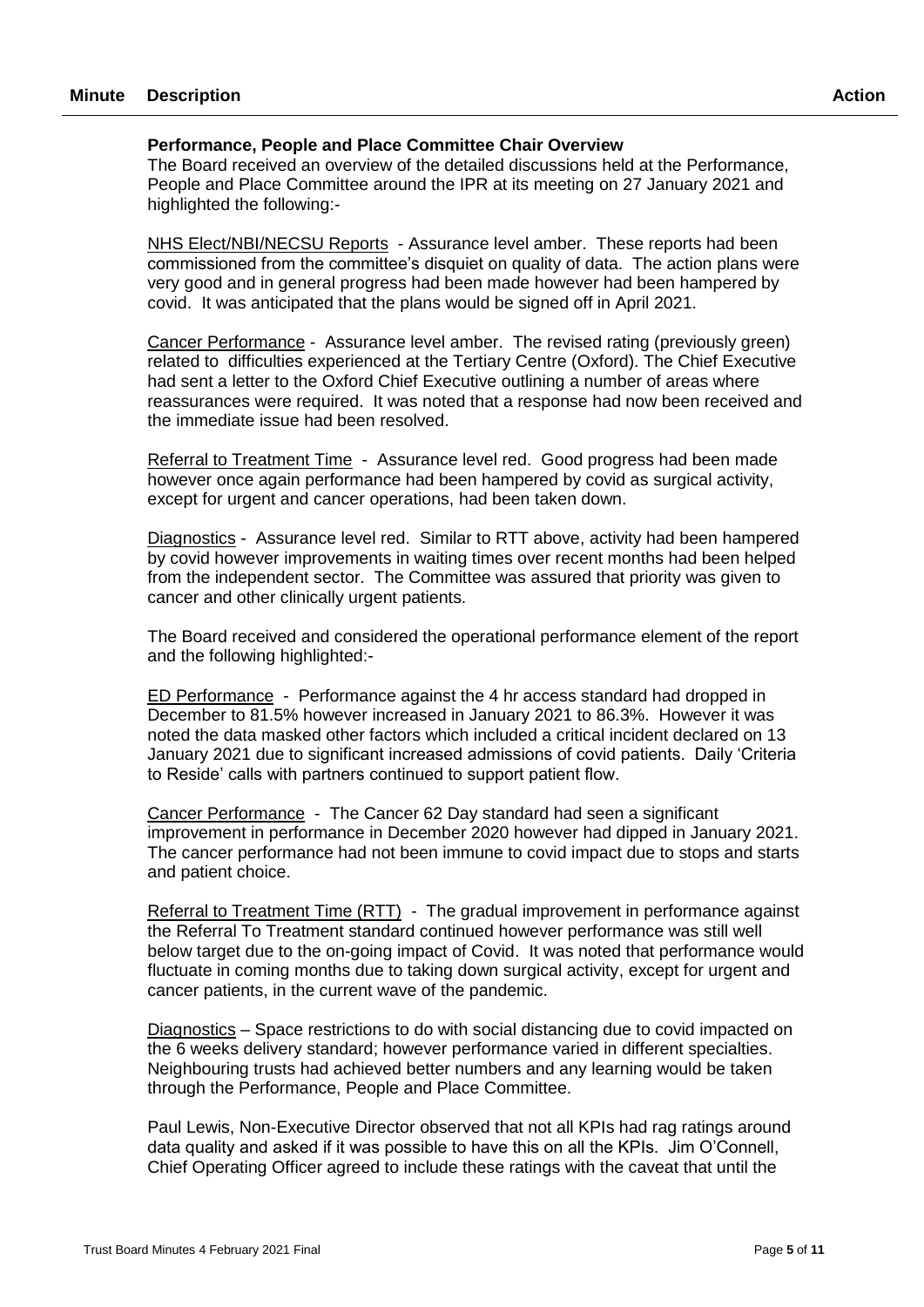data was automated this was a manual exercise and therefore could lead to some errors.

#### **Action : Chief Operating Officer**

In summing up the Chair drew attention to the two main areas of focus which were RTT and diagnostic waiting times. The Board acknowledged the red rag ratings were an accurate score but with good visibility on what was required with a realistic plan for achievement. This in turn raised another point which was the assurance piece, a format which had just been introduced and work in progress. The concept was to determine a route to improvement from a specific rated colour, to include how long it would take with critical points for assessment by the Board sub-committees. This, along with the Board Assurance Framework, would result in Board agenda items considered from a risk perspective and prioritised accordingly.

#### **Part 2 : Our People**

The Board received and considered the workforce performance element of the report with the following highlighted:-

Workforce - Continued Covid related absence inevitably created a need for backfill and thus a reliance on temporary staffing, however the availability of temporary staff resource across both bank and agency was limited and therefore was an increase pressure on staff and divisions.

Mandatory Training & Appraisals - Compliance remained under target overall. Part of the issue was IT together with a decision to pause certain training to deal with the pandemic. Divisional improvement plans were in place and the appraisal process was under review to develop a simpler form with a focus on wellbeing.

There followed a discussion on appraisals and mandatory training which included medical staff, learning, culture and compliance. It was acknowledged that these were work in progress from moving from one point to a better point and was one for Performance, People and Place Committee to oversee progress.

Lizzie Abderrahim, Non-Executive Director asked for clarification on the data around the number of disabled identified staff accessing CPD. Jude Gray, Director of HR took the action to get clarification for the next Performance, People and Place Committee. **Action : Director of HR**

#### **Part 3 : Our Care**

#### **Quality & Governance Committee Chair Overview**

The Board received an overview of the detailed discussions held at the Quality & Governance Committee around the quality element of the IPR at the meeting held on 17 December 2020 and the following highlighted:-

WHO Checklist – Assurance level red. This audit of compliance within surgical services demonstrated some failure to comply with standard procedures for safe practice within several surgical specialties. The narrative was deliberately robust in order to bring to the Board's attention and to cascade throughout the organisation that non-compliance would result in formal action against those responsible.

Julie Soutter, Chair of Audit, Risk & Assurance Committee added that discussions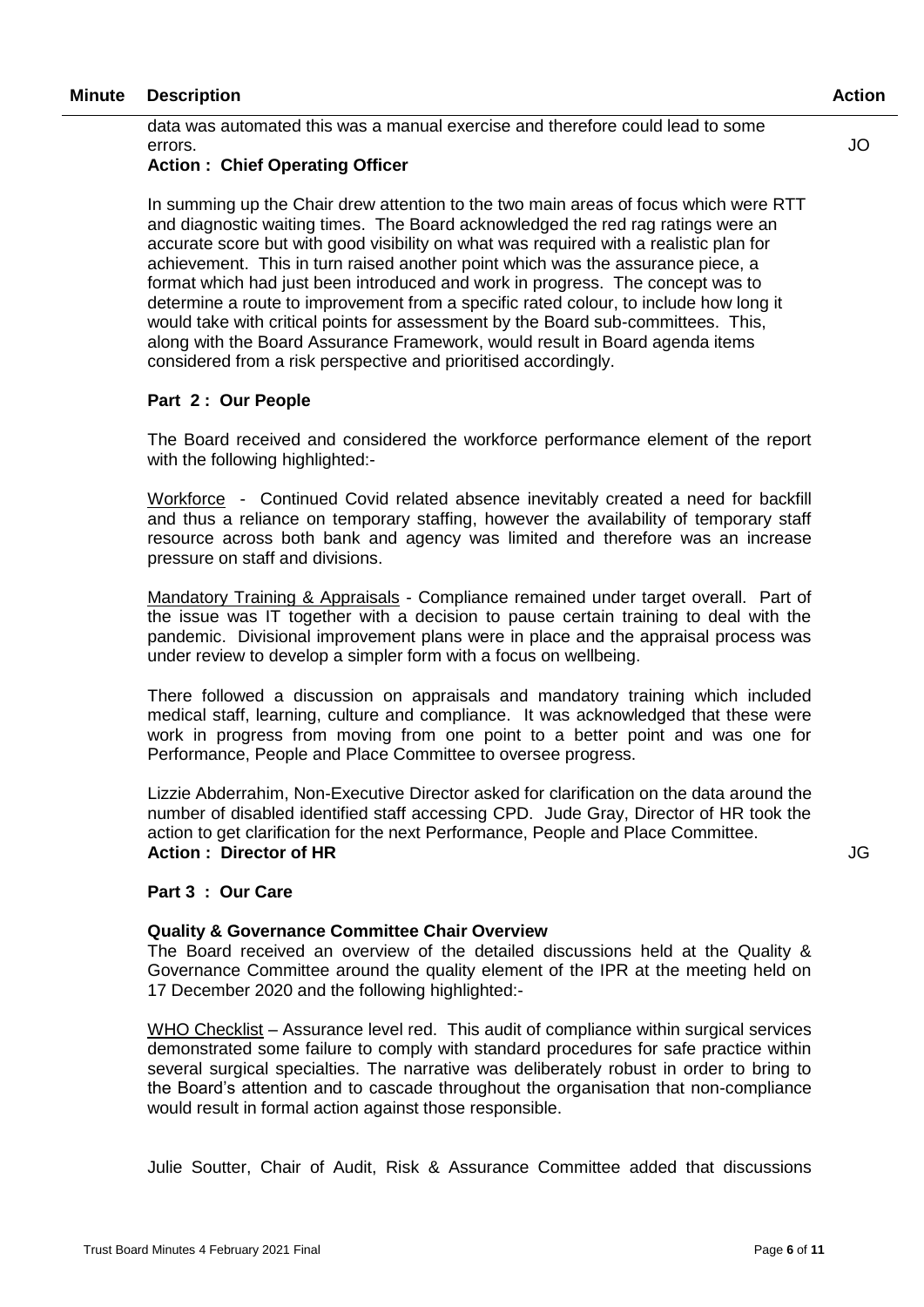around incidents, learning, and compliance had resulted in commissioning an internal audit review to look at how to triangulate the data to gain assurance that processes and controls were working. Julie Marshman, Chief Nurse added that this review was being scoped with the auditors and once completed would be reported back to Audit, Risk & Assurance Committee.

#### **Action : Chief Nurse**

JMa

**CF** 

Clinical Audit and Effectiveness Annual Report - Assurance level red. Clinical Audits had been seriously affected by the pandemic at both a local and national level. It was recognised that a timely review would be sensible to identify those overdue audits that would be meaningless if pursued with oversight and challenge of the final list by Quality & Governance Committee.

#### **Action : Medical Director**

Primary Care - Assurance level green. Significant progress within Primary Care had been made in addressing the many shortfalls in performance that the Trust had inherited and the staff was commended with such excellent progress.

Kevin McNamara, Chief Executive added that great work had taken place within Primary Care however this had come with significant financial cost and recognised that a risk was emerging in terms of financial implications to the Trust once the indemnity expired and one question for the Board to consider in the near future.

The Board received and considered the workforce performance element of the report with the following highlighted:-

Patient Safety / Tissue Viability - Tissue viability incidents remained an area of concern with increased number of harms recorded in both the acute and community settings. The Tissue Viability team were working closely with the Deputy Chief Nurses and RUH Bath to develop a reinvigorated campaign to improve awareness and engagement with improvement plans to embed best practice. This was a priority focus on the preventable harm agenda, followed by falls.

Liam Coleman, Chair asked what the timescale to see improvements in this area was. Julie Marshman, Chief Nurse replied that some actions would see improvements fairly rapidly for instance those connected with processes and documentations. Regular progress reports and oversight would be through Quality & Governance Committee.

Patient Safety / Safer Staffing - New safe staffing meetings were now in place to ensure safe staffing across the organization. Staff had been redeployed between and across the divisions using the Safer Nursing Care Sundial Information to ensure safety was maintained where there was a significant shortfall in required hours. It was noted that  $3<sup>rd</sup>$  year nursing students had entered the temporary register to work in the Trust and this would greatly contribute to the skill mix however recognising that this cohort of students still required a learning environment and did not replace permanent staff.

Paul Lewis, Non-Executive Director commented that he was hugely encouraged by the progress made in complaints given all the challenges within the organisation, and, thanked the team for responding and applied learning where appropriate.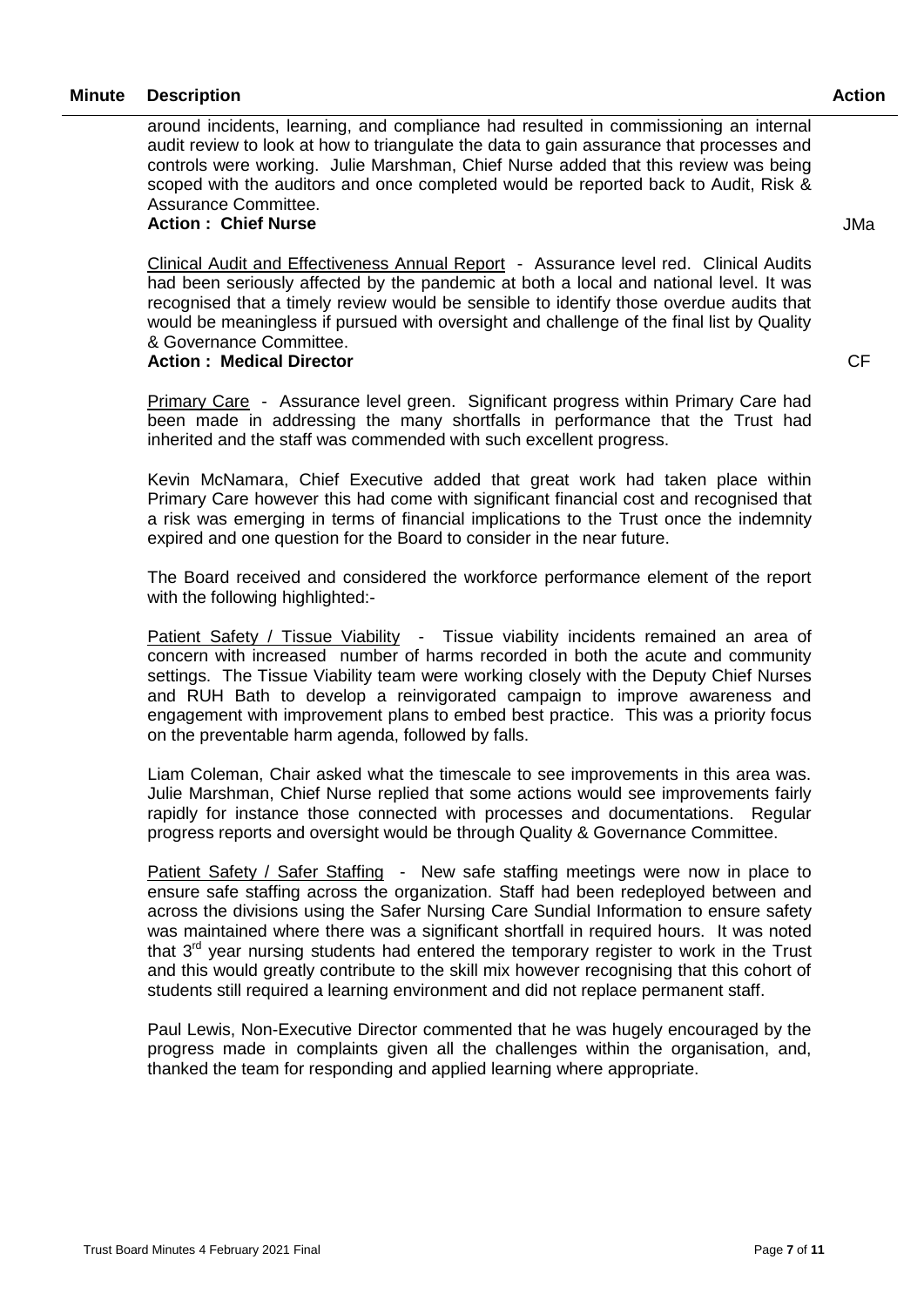#### **Part 4 - Use of Resources**

#### **Finance & Investment Committee Overview**

The Board received an overview of the detailed discussions held at the Finance & Investment Committee around the financial element of the IPR at the meeting held on 21 December 2020 and the following highlighted:-

Finance Recovery and Efficiency - The assurance rating had moved from red to amber due to an excellent report from Tracey Cotterill, Interim Director of Improvement and Partnership. The draft paper set out a clear financial recovery plan across a number of key areas.

There followed a discussion on how the financial recovery plan fits within the overall transformation and improvement programme and it was noted that a more integrated improvement strategy was being prepared with the next iteration to be presented at the Finance & Investment Committee in February 2021 and ultimately to Board in due course.

#### **Action : Interim Director of Improvement and Partnership**

Business Planning and Budget Setting - Assurance level red. The Trust had been informed that the planning process had been delayed by 3 months and the current financial regime would continue into Q1 2021/22.

Forecast Income and Expenditure Position - Assurance level amber. Despite concerns over escalating Pay and non-Pay costs, the forecast appeared to be achievable, especially as the loss due to the Elective Incentive Scheme was now likely to be considerably lower than £1m.

Agency Usage and Staffing Levels - Assurance rating amber. A deep dive was undertaken as the Committee had been concerned that agency staffing levels and costs increased in August despite Covid-related activity and acuity apparently falling. There had been a good discussion and paper which outlined the reasons for the high agency spend with a number of conclusions and lessons learned that should be helpful as the Trust looked to de-escalate staffing levels post-Covid.

Forecast Capital Expenditure position - Assurance rating amber. Whilst it now appeared unlikely that the Trust would spend the full £31.7m in the plan, the Committee was assured that in most cases, any underspends should be able to be carried forward into 2021/22.

Following a comment from a governor around research funding, there followed a discussion around the opportunities to access potential research funding. It was confirmed that this would be part of the business planning process for next year.

The Board received and considered the Financial Performance element of the report with the following highlighted:-

- The year-to-date position was £130k better than plan.
- The Trust's in month position was £71k better than plan.
- Trust income was above plan by  $£1,228k$  year to date due to funding received to cover costs in relation to Thames Valley Cancer Alliance (TVCA), Carbon Energy Fund, high cost drugs and estates dilapidation work in Primary Care sites.
- Pay was £147k overspent year to date due to costs of Covid vaccination programme, December incentive payments and temporary staffing pressures.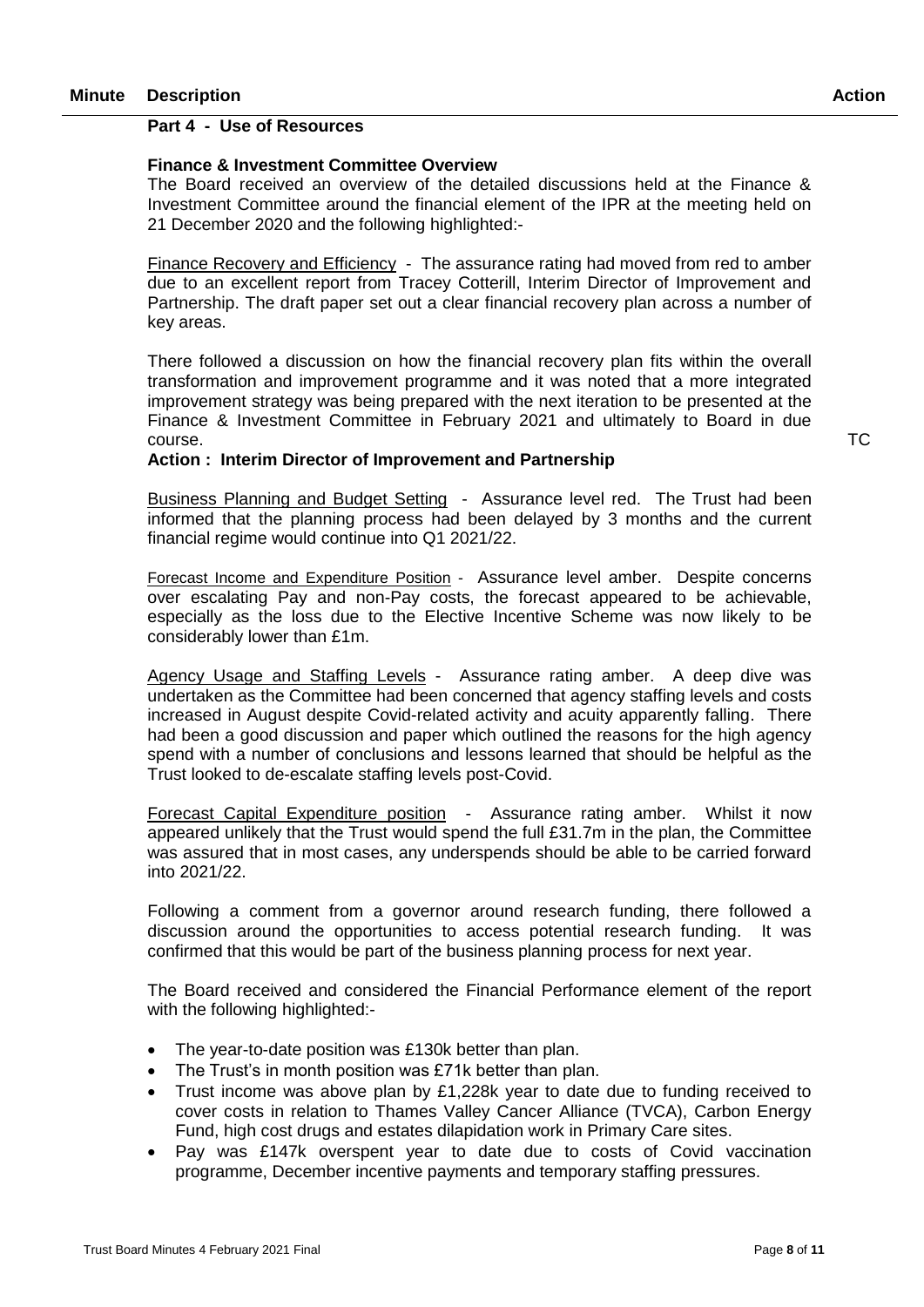- Non-pay expenditure was overspent year to date by £951k due to costs of the covid vaccination programme, TVCA, estates dilapidation costs and carbon energy costs which are funded by additional income. Vaccination costs had not been budgeted for however costs would be recovered.
- The two main financial risks were escalation of pay and the capital programme.
- The capital programme current underspend was £4.4m with covid having had a significant impact, however with mitigating actions in place any underspends should be carried forward into 2021/22.
- Business planning had been delayed for 3 months with the  $1<sup>st</sup>$  quarter of 2021/22 under a block contract similar to the  $2^{nd}$  half of 2020/21.

### *RESOLVED*

*to review and support the continued development of the IPR and the on-going plans to maintain and improve performance.*

#### 361/20 **Chair of Audit, Risk and Assurance Committee Board Assurance Report**

The Board received and considered a paper which summarised key issues considered by the Audit, Risk and Assurance Committee at the meeting held on 14 January 2021 and the following was highlighted:-

Risk Management – Integrated Care and Community - Assurance level amber. Good progress to implement consistent and robust risk management processes across the new Directorate.

15+ Risks - Assurance level red due to the number of top risks. Development of risk management underway with a new focus on the Risk Committee and Executive Director lead for key risks.

External Audit Plan 2020/21 - Assurance level green. Audit risks remained stable except Going Concern (reduced risk). Timetable changes noted - ARAC May meeting would be moved in line with annual report and accounts submission deadline. It was noted that Quality Accounts was likely to be deferred.

Internal Audit & Counter Fraud update - Assurance level green. Positive report on internal audit and counter fraud work. Good assurances on key financial systems.

Internal Audit Follow up report - Assurance level green. There were a number of overdue recommendations however all being monitored and progressed with some agreed delays due to restructure of Divisions and covid.

Internal Audit Draft Plan 2021/22 – Assurance level green. Final plan to be agreed at March 2021 meeting.

Committee Effectiveness Annual Review – Assurance level green. A number of areas identified which included succession planning for Chair and improvement in reporting in risk management and Board Assurance Framework which was under development.

The Board **noted** the report.

#### 362/20 **Immediate and Essential Actions from the Ockenden Report**

The Board received and considered a paper which provided the assessment and effective assurance of the immediate and essential actions from the Ockenden report. The report also described the Trust's commitment to meet the BirthRate Plus standard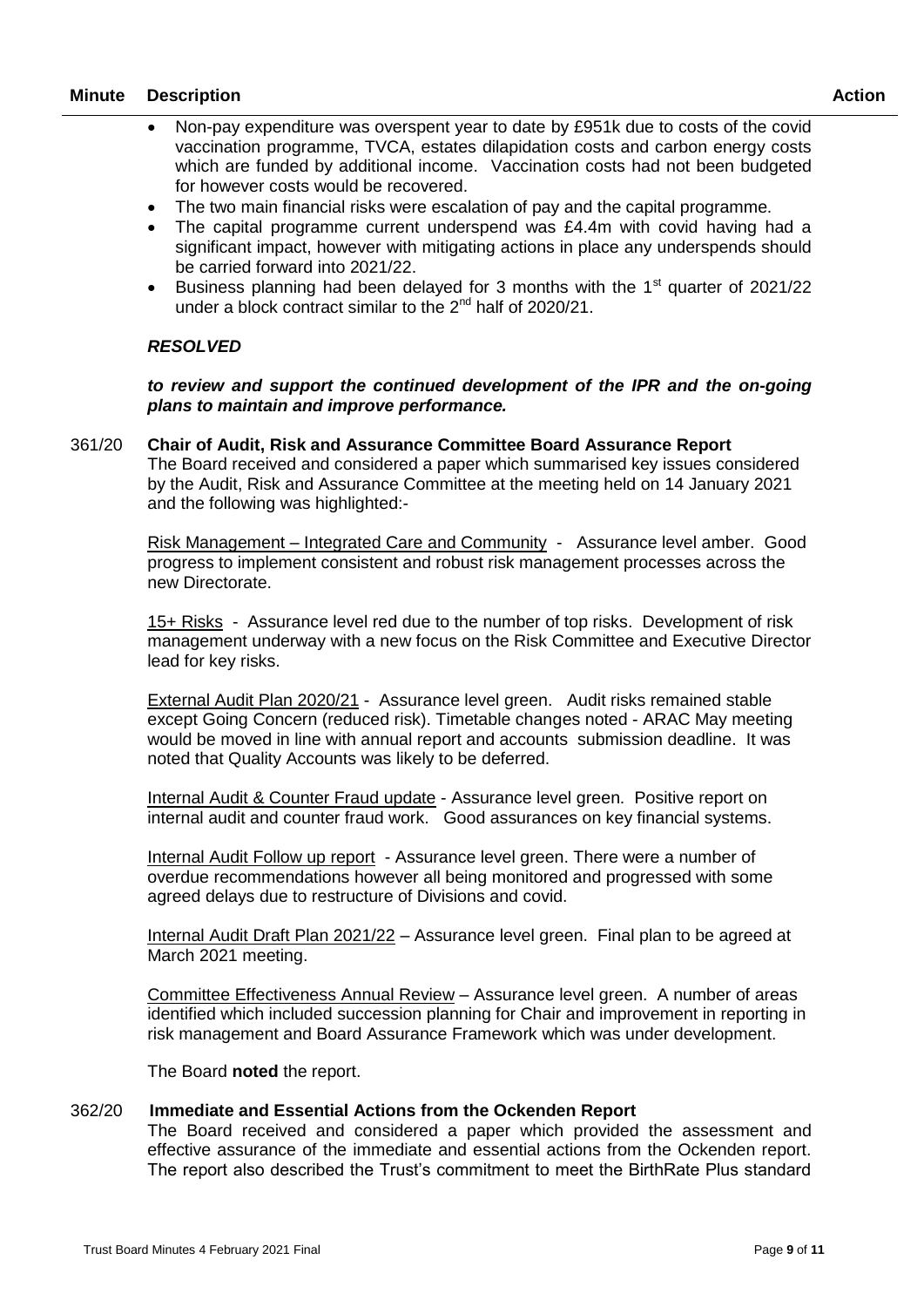by 31 January 2021.

The Board had received an earlier report at its meeting in January 2021 and this was the next stage which was to submit an Assurance Assessment Tool to NHSE&I on 15 February 2021. There were eight areas identified that were not fully compliant and robust action plans with deadlines to achieve full compliance produced.

Liam Coleman, Chair thanked the team for all their hard work in pulling together the report in such short timescales and confirmed that the governance route for overseeing and monitoring was through the Quality & Governance Committee with any concerns or timescales not reached escalated to Board.

The Board felt strongly that this was a really important agenda and were committed to implementing all of the actions within the report however recognised that there was a significant financial burden against achieving these recommendations, in particular to achieve the required increase in workforce numbers to meet the revised standard.

In terms of recruitment, this had been identified as a gap and in reality to find another 10 midwives on top of the current vacancies was a significant challenge for the Trust however it was emphasised that the Trust had the required level of midwives per population birthing levels and the last CQC inspection, in February 2020, had rated the maternity service as 'good' across all domains.

A robust discussion followed around the financial implications especially in the context of the wider system and at national level, notwithstanding the reality of the serious shortage of midwives and obstetricians. It was noted that these financial risks had been raised through various channels to national level to consider funding implications and pipelines for midwives in the future.

Paul Lewis, Non-Executive Director maternity champion confirmed his independent review and input into the assessment tool following a detailed session.

#### *RESOLVED*

*to approve the Assurance Assessment Tool to be submitted to NHSE&I in response to the recommendations outlined in the Ockenden Report and the ongoing work to ensure full compliance.*

- 363/20 **Ratification of Decisions made via Board Circular/Board Workshop** None.
- 364/20 **Urgent Public Business (if any)** None.
- 365/20 **Date and Time of next meeting** It was noted that the next virtual meeting of the Board would be held on 4 March 2021 at 9:30am via MS Teams.
- 366/20 **Exclusion of the Public and Press**

#### *RESOLVED*

*that representatives of the press and other members of the public be excluded from the remainder of this meeting having regard to the confidential nature of the*